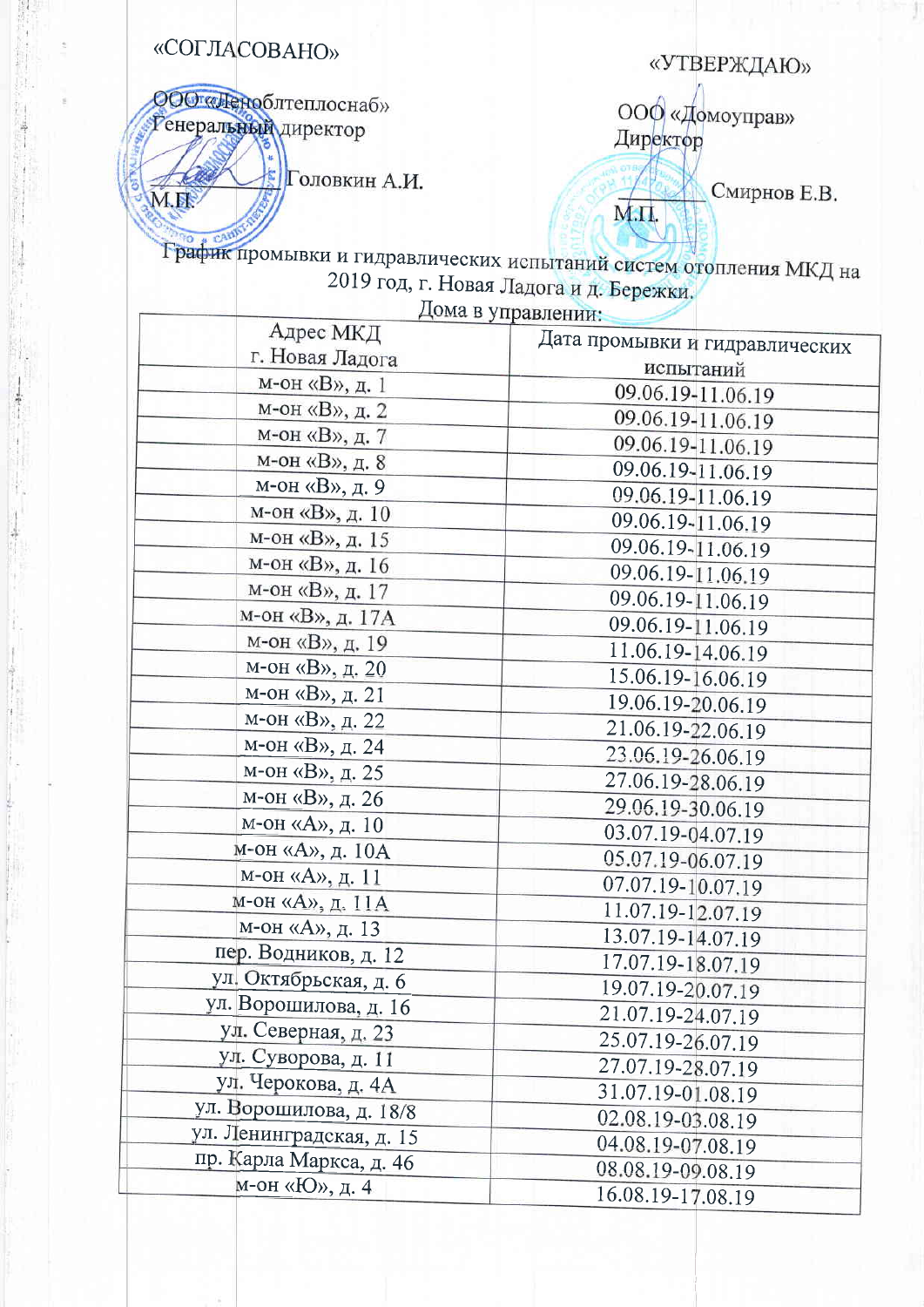|                                     | м-он «Ю», д. 8      |                      | 18.08.19-21.08.19              |
|-------------------------------------|---------------------|----------------------|--------------------------------|
|                                     | м-он «Ю», д. 9      |                      | 22.08.19-23.08.19              |
|                                     | м-он «Ю», д. 17     |                      | 24.08.19-25.08.19              |
|                                     | м-он «Ю», д. 21     |                      | 28.08.19-29.08.19              |
|                                     | ул. Суворова, д. 43 |                      | 30.08.19-31.08.19              |
|                                     | ул. Суворова, д. 45 |                      | 01.09.19-04.09.19              |
|                                     | Адрес МКД           |                      | Дата промывки и гидравлических |
|                                     | д. Бережки          |                      | испытаний                      |
|                                     | ул. Песочная, д. 1  |                      | 02.08.19                       |
|                                     | ул. Песочная, д. 2  |                      | 02.08.19                       |
|                                     | ул. Песочная, д. 3  |                      | 02.08.19                       |
|                                     | ул. Песочная, д. 4  |                      | 02.08.19                       |
|                                     | ул. Песочная, д. 5  |                      | 03.08.19                       |
|                                     | ул. Песочная, д. 18 |                      | 04.08.19                       |
|                                     | ул. Песочная, д. 19 |                      | 07.08.19                       |
|                                     | ул. Песочная, д. 20 |                      | 08.08.19                       |
|                                     | ул. Песочная, д. 21 |                      | 09.08.19                       |
|                                     | ул. Песочная, д. 22 |                      | 10.08.19                       |
|                                     | ул. Песочная, д. 23 |                      | 10.08.19                       |
|                                     | ул. Песочная, д. 24 |                      | 11.08.19                       |
|                                     |                     | Дома в обслуживании: |                                |
| Улица                               |                     | Номер дома           | Дата промывки и                |
|                                     |                     |                      | гидравлических испытаний       |
| $M$ -OH « $B$ »                     |                     | д. 14                | 10.08.19-11.08.19              |
| ул. Ворошилова                      |                     | д. 20                | 14.08.19-15.08.19              |
| 1 МАЯ УЛ                            |                     | 6A                   | 13.08.2019                     |
| 1 МАЯ УЛ                            |                     | <b>9A</b>            | 13.08.2019                     |
| 1 МАЯ УЛ                            |                     | 13A                  | 13.08.2019                     |
|                                     |                     | 5                    |                                |
| <b>АЛЕКСАНДРА</b><br>НЕВСКОГО ПЕР   |                     |                      | 14,08.2019                     |
|                                     |                     | 6                    | 14.08.2019                     |
| ВОДНИКОВ ПЕР<br><b>ВОДНИКОВ ПЕР</b> |                     | 12                   | 14.08.2019                     |
| ВОЛОДАРСКОГО УЛ                     |                     | 14                   | 15.08.2019                     |
| ВОЛОДАРСКОГО УЛ                     |                     | 16                   | 15.08.2019                     |
| ВОЛОДАРСКОГО УЛ<br>ВОЛОДАРСКОГО УЛ  |                     | 17A<br>24            | 15.08.2019                     |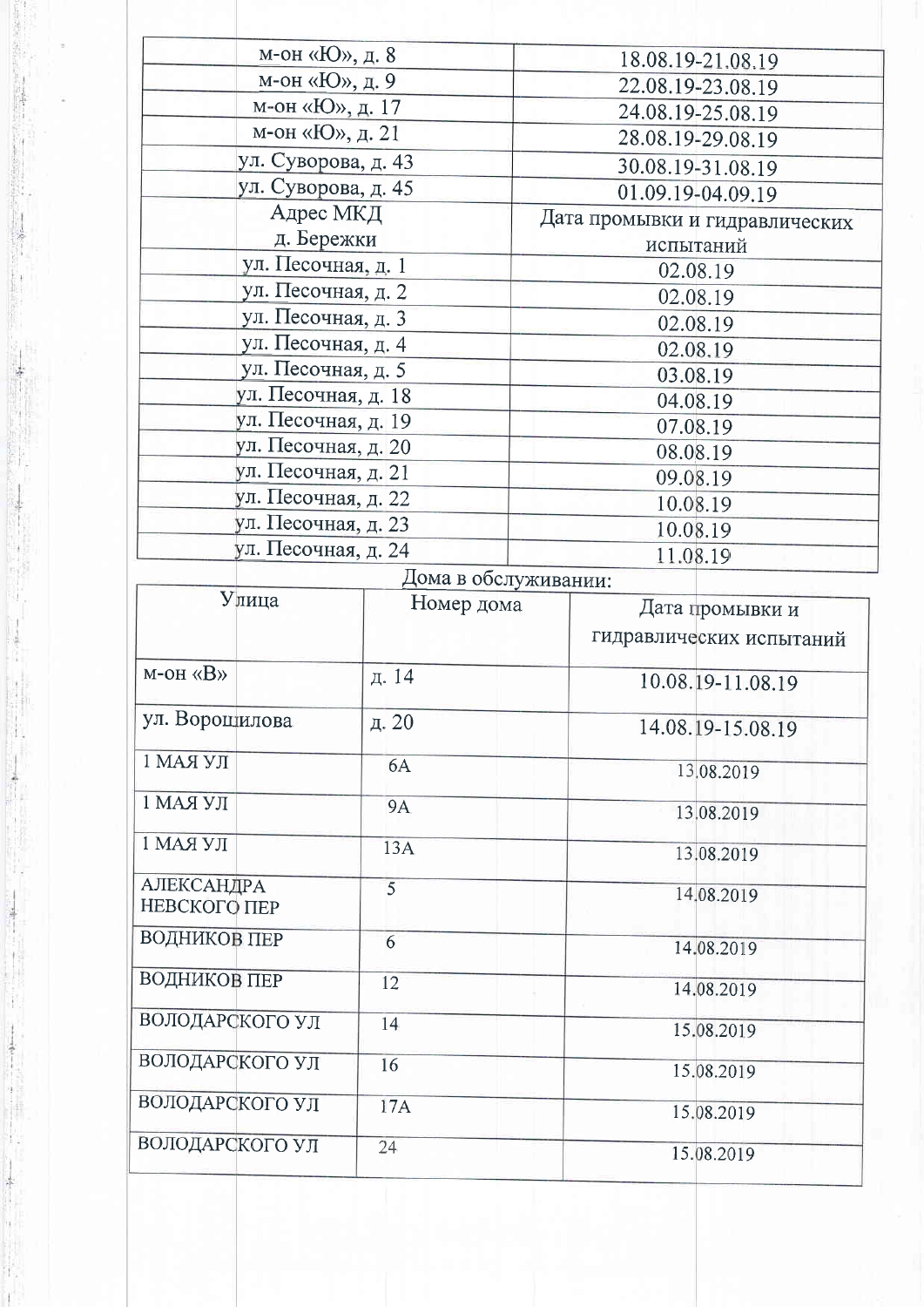| ВОРОШИЛОВА УЛ          | 9              | 16.08.2019 |
|------------------------|----------------|------------|
| ВОРОШИЛОВА УЛ          | 16             | 16.08.2019 |
| ВОРОШИЛОВА УЛ          | 27             | 16.08.2019 |
| ВОРОШИЛОВА УЛ          | 28             | 17.08.2019 |
| ГАГАРИНА УЛ            | 10             | 17.08.2019 |
| ГАГАРИНА УЛ            | 13             |            |
| КАРЛА МАРКСА ПР-КТ     | 19/4           | 17.08.2019 |
|                        |                | 18.08.2019 |
| КАРЛА МАРКСА ПР-КТ     | 22             | 18.08.2019 |
| КАРЛА МАРКСА ПР-КТ     | 32             | 18,08.2019 |
| КАРЛА МАРКСА ПР-КТ     | 36             | 19.08.2019 |
| КАРЛА МАРКСА ПР-КТ     | 38             |            |
| КАРЛА МАРКСА ПР-КТ     |                | 19.08.2019 |
|                        | 38A            | 19.08.2019 |
| КАРЛА МАРКСА ПР-КТ     | 43             | 20.08.2019 |
| КАРЛА МАРКСА ПР-КТ     | 56             | 20.08.2019 |
| КАРЛА МАРКСА ПР-КТ     | 58             | 21.08.2019 |
| Ладожской Флотилии наб | 13             | 21.08.2019 |
| Ладожской Флотилии наб | 14             | 22.08.2019 |
| Ладожской Флотилии наб | 18             | 22.08.2019 |
| Ладожской Флотилии наб | 22             |            |
|                        |                | 23.08.2019 |
| Ладожской Флотилии наб | 24             | 23.08.2019 |
| Ладожской Флотилии наб | 38             | 24.08.2019 |
| ЛЕНИНГРАДСКАЯ УЛ       | $\overline{3}$ | 24.08.2019 |
| ЛЕНИНГРАДСКАЯ УЛ       | 5              | 25.08.2019 |
| ЛЕНИНГРАДСКАЯ УЛ       | $\overline{7}$ | 25.08.2019 |
| ЛЕНИНГРАДСКАЯ УЛ       | 9              |            |
|                        |                | 25.08.2019 |
| ЛЕНИНГРАДСКАЯ УЛ       | 11             | 25.08.2019 |
| ЛЕНИНГРАДСКАЯ УЛ       | 13             | 26.08.2019 |
| ЛУНАЧАРСКОГО УЛ        | 10             |            |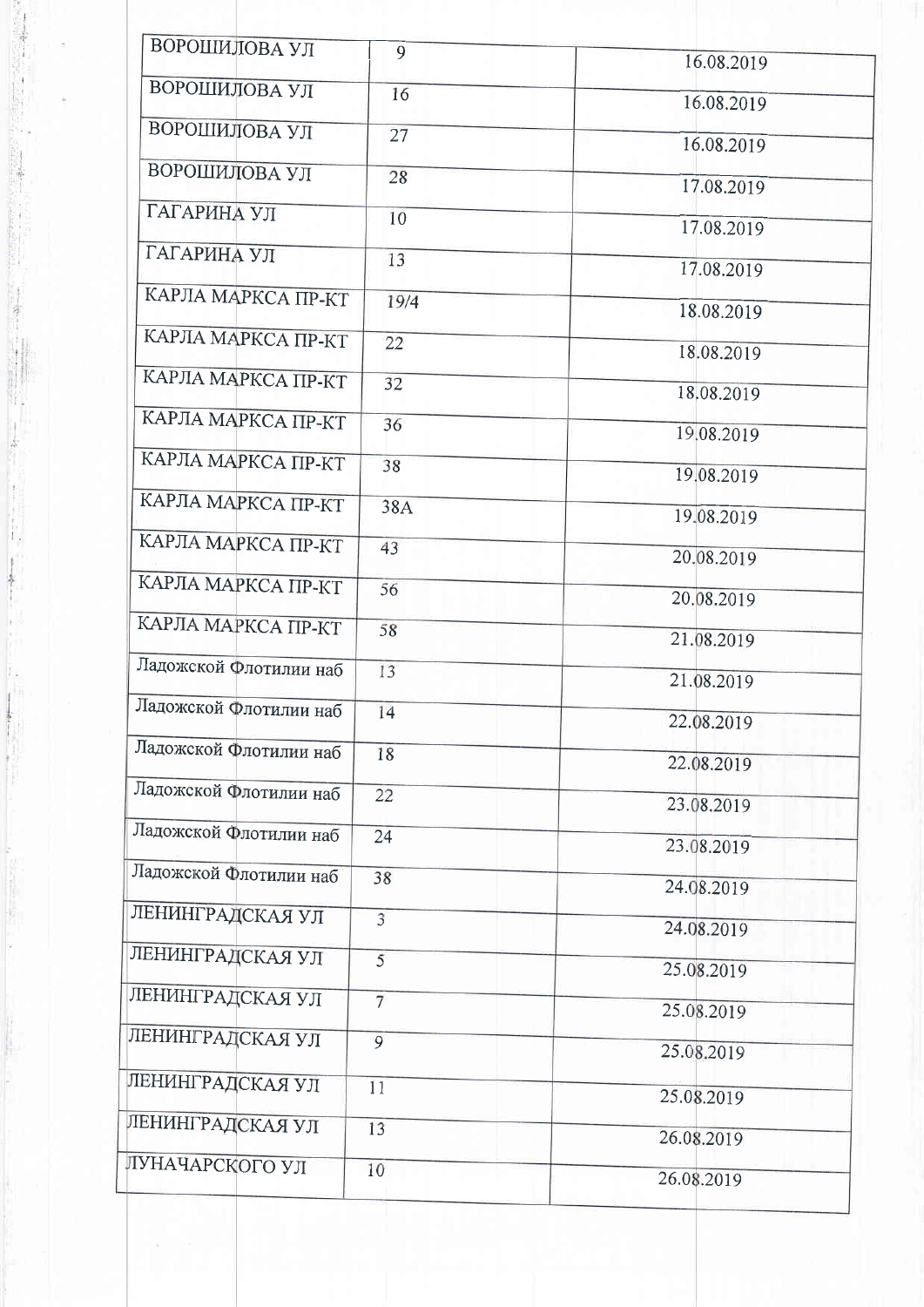| Максима Горького ул | 2A             | 27.08.2019 |
|---------------------|----------------|------------|
| Максима Горького ул | $\overline{4}$ |            |
|                     |                | 27.08.2019 |
| Максима Горького ул | 7/9            | 28.08.2019 |
| Максима Горького ул | <b>7A</b>      | 28.08.2019 |
| Максима Горького ул | 9              | 28.08.2019 |
| Максима Горького ул | 10             | 28.08.2019 |
| Максима Горького ул | 19             |            |
| ОЗЁРНЫЙ ПЕР         |                | 29.08.2019 |
|                     | 10             | 29.08.2019 |
| <b>ОЗЁРНЫЙ ПЕР</b>  | 12             | 29.08.2019 |
| <b>ОЗЁРНЫЙ ПЕР</b>  | 13             | 30.08.2019 |
| <b>ОЗЁРНЫЙ ПЕР</b>  | 14             | 30.08.2019 |
| ОЗЁРНЫЙ ПЕР         | 15             |            |
| <b>ОЗЁРНЫЙ ПЕР</b>  | 17             | 30.08.2019 |
| <b>ОЗЁРНЫЙ ПЕР</b>  |                | 01.09.2019 |
|                     | 20             | 01.09.2019 |
| <b>ОЗЁРНЫЙ ПЕР</b>  | 22             | 01.09.2019 |
| ОЗЁРНЫЙ ПЕР         | 24             | 01.09.2019 |
| <b>ОЗЁРНЫЙ ПЕР</b>  | 25             | 01.09.2019 |
| <b>ОЗЕРНЫЙ ПЕР</b>  | 26             |            |
| ОЗЁРНЫЙ ПЕР         |                | 01.09.2019 |
|                     | 28             | 01.09.2019 |
| ОЗЁРНЫЙ ПЕР         | 30             | 01.09.2019 |
| ОКТЯБРЬСКАЯ УЛ      | 6              | 02.09.2019 |
| ПИОНЕРСКАЯ УЛ       | $\overline{3}$ | 02.09.2019 |
| ПИОНЕРСКАЯ УЛ       | 5              |            |
| ПИОНЕРСКАЯ УЛ       |                | 02.09.2019 |
|                     | 5A             | 02.09.2019 |
| ПИОНЕРСКАЯ УЛ       | 6              | 02.09.2019 |
| ПИОНЕРСКАЯ УЛ       | 9              | 02.09.2019 |
| ПИОНЕРСКАЯ УЛ       | 11             | 02.09.2019 |
| ПИОНЕРСКАЯ УЛ       | 16A            |            |
|                     |                | 03.09.2019 |

gi<br>L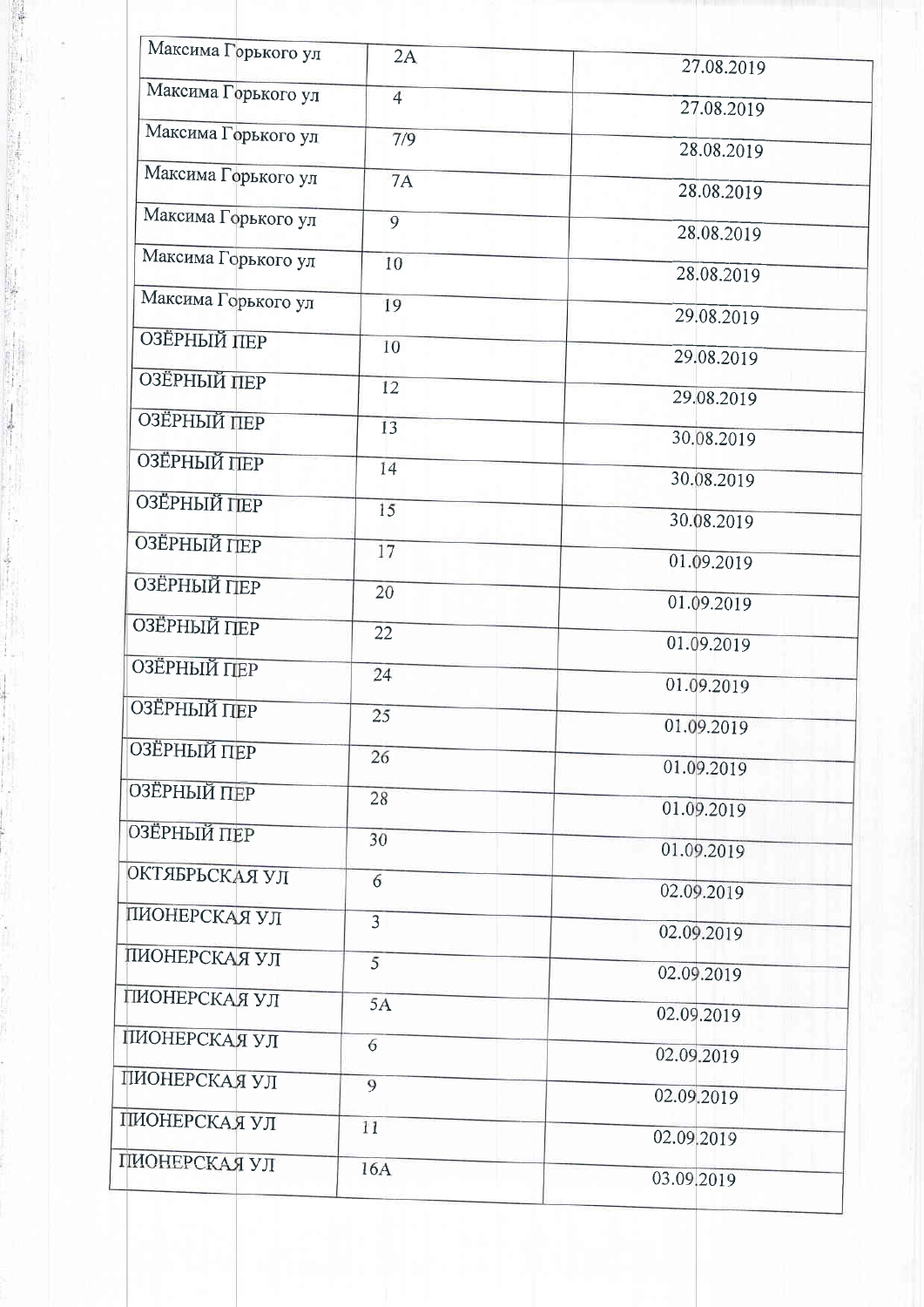| ПИОНЕРСКАЯ УЛ         | 18             | 03.09.2019 |
|-----------------------|----------------|------------|
| ПИОНЕРСКАЯ УЛ         | 20             | 03.09.2019 |
| Пролетарский канал ул | $\overline{2}$ | 03.09.2019 |
| Пролетарский канал ул | $\overline{4}$ | 03.09.2019 |
| Пролетарский канал ул | 6A             | 03.09.2019 |
| Пролетарский канал ул | 6Б             | 03.09.2019 |
| Пролетарский канал ул | 10             | 03.09.2019 |
| Пролетарский канал ул | 12             | 03.09.2019 |
| Пролетарский канал ул | 14             | 04.09.2019 |
| Пролетарский канал ул | 24             | 04.09.2019 |
| Пролетарский канал ул | 31             |            |
| Пролетарский канал ул |                | 04,09.2019 |
|                       | 49             | 04.09.2019 |
| САДОВАЯ УЛ            | 28             | 04.09.2019 |
| САДОВАЯ УЛ            | 30             | 04.09.2019 |
| САДОВАЯ УЛ            | 31             | 04.09.2019 |
| САДОВАЯ УЛ            | 40             | 04.09.2019 |
| САДОВАЯ УЛ            | 40A            | 04.09.2019 |
| <b>СЕВЕРНАЯ УЛ</b>    | $\overline{2}$ | 05.09.2019 |
| СЕВЕРНАЯ УЛ           | $\overline{4}$ | 05.09.2019 |
| СЕВЕРНАЯ УЛ           | 5              | 05.09.2019 |
| СЕВЕРНАЯ УЛ           | $\overline{7}$ | 05.09.2019 |
| СЕВЕРНАЯ УЛ           | $\overline{9}$ | 05.09.2019 |
| СЕВЕРНАЯ УЛ           | 11             |            |
| СЕВЕРНАЯ УЛ           | 21             | 05.09.2019 |
|                       |                | 05.09.2019 |
| СЕВЕРНАЯ УЛ           | 25             | 05.09.2019 |
| СТАРОГО КАНАЛА УЛ     | 24             | 05.09.2019 |
| СТАРОЛАДОЖСКАЯ<br>УЛ  | Ï              | 06.09.2019 |
| СТАРОЛАДОЖСКАЯ        | 28             |            |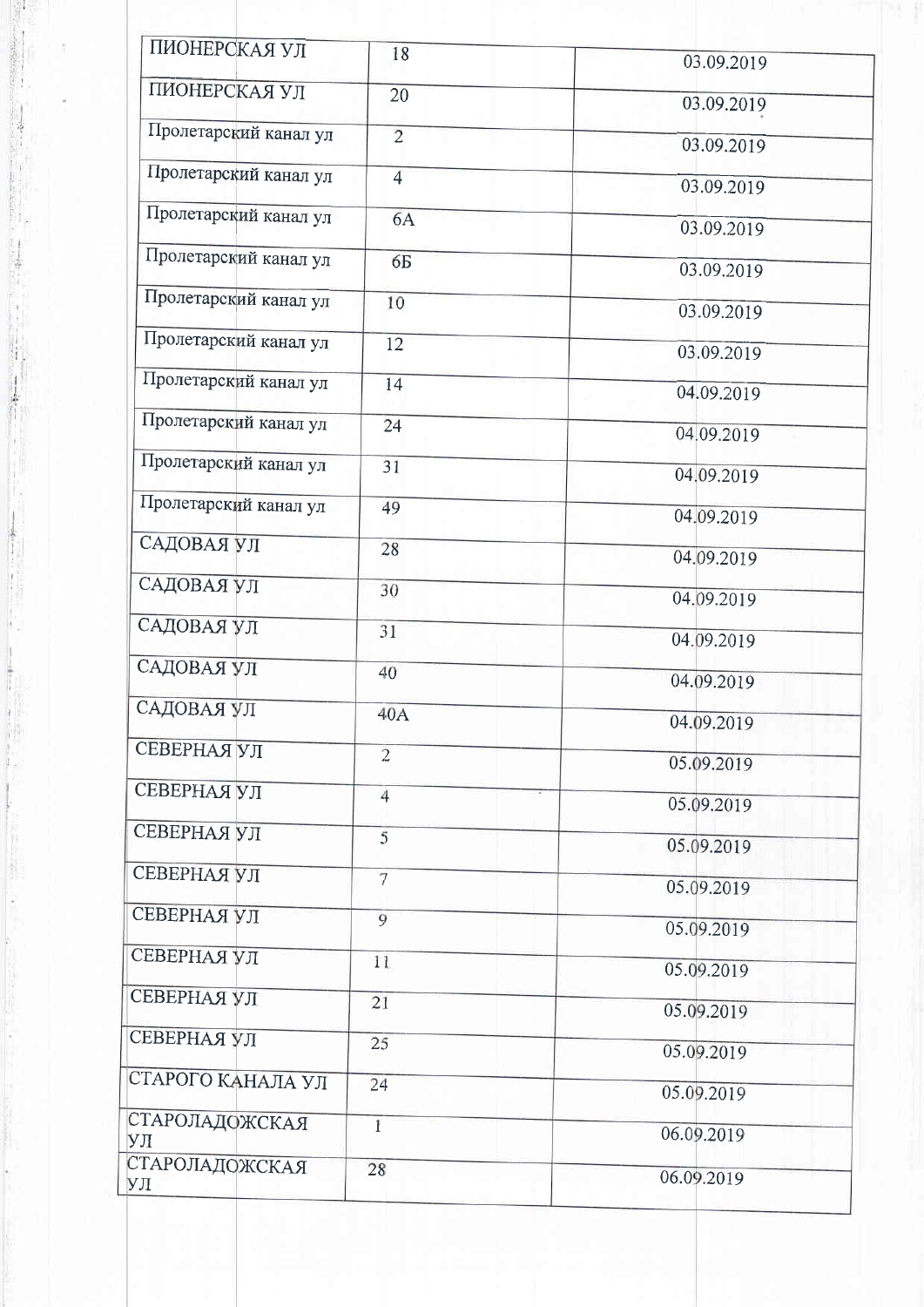| СТАРОЛАДОЖСКАЯ<br>УЛ | 29                | 06.09.2019 |
|----------------------|-------------------|------------|
| СТАРОЛАДОЖСКАЯ<br>УЛ | 30                | 06.09.2019 |
| СУВОРОВА ПЕР         | 26                | 06.09.2019 |
| СУВОРОВА ПЕР         | 33                | 06.09.2019 |
| СУВОРОВА ПЕР         | 46                | 07.09.2019 |
| СУВОРОВА ПЕР         | 49                | 07.09.2019 |
| СУВОРОВА УЛ          | $\overline{2}$    | 07.09.2019 |
| СУВОРОВА УЛ          | $\overline{4}$    | 07.09.2019 |
| СУВОРОВА УЛ          | 8                 | 07.09.2019 |
| СУВОРОВА УЛ          | <b>8A</b>         | 07.09.2019 |
| СУВОРОВА УЛ          | 11                | 07.09.2019 |
| СУВОРОВА УЛ          | 15                | 07.09.2019 |
| СУВОРОВА УЛ          | 26                | 07.09.2019 |
| СУВОРОВА УЛ          | 28                | 08.09.2019 |
| СУВОРОВА УЛ          | 30                | 08.09.2019 |
| СУВОРОВА УЛ          | 32                | 08.09.2019 |
| СУВОРОВА УЛ          | 44                | 08.09.2019 |
| <b>УРИЦКОГО УЛ</b>   | $\overline{4}$    | 08.09.2019 |
| <b>УРИЦКОГО УЛ</b>   | 5                 | 08.09.2019 |
| УРИЦКОГО УЛ          | 6                 | 08.09.2019 |
| УРИЦКОГО УЛ          | $\overline{\tau}$ | 08.09.2019 |
| УРИЦКОГО УЛ          | 8                 | 08.09.2019 |
| УРИЦКОГО УЛ          | 10                | 09.09.2019 |
| УРИЦКОГО УЛ          | 12                | 09.09.2019 |
| ЧЕРОКОВА УЛ          | $\overline{5}$    | 09.09.2019 |
| ЧЕРОКОВА УЛ          | $\bf 8$           | 09.09.2019 |
| ШКИПЕРСКАЯ УЛ        | $\mathbf{1}$      | 09.09.2019 |
| ШКИПЕРСКАЯ УЛ        | $\overline{4}$    | 09.09.2019 |

**Contraction of the Contraction**